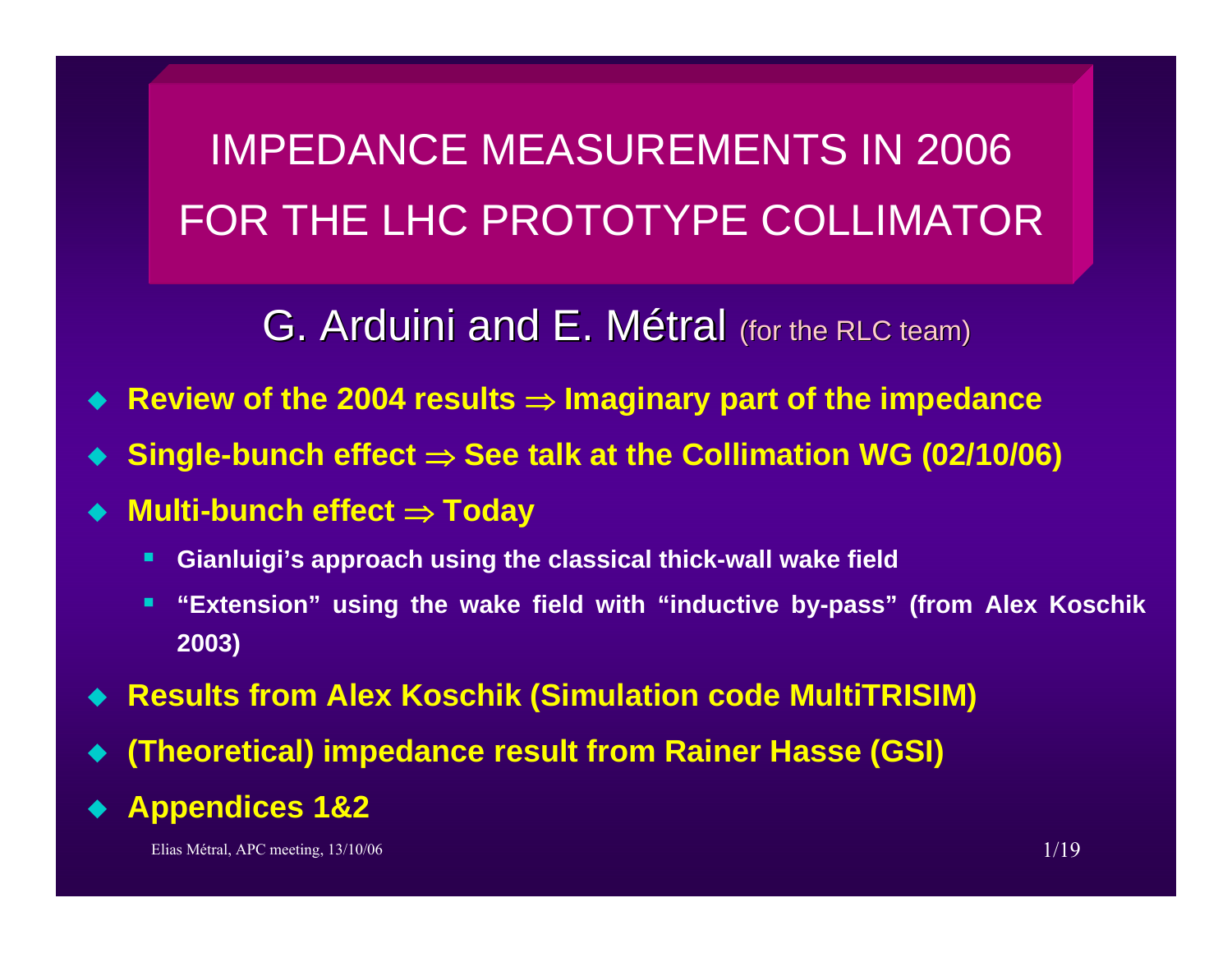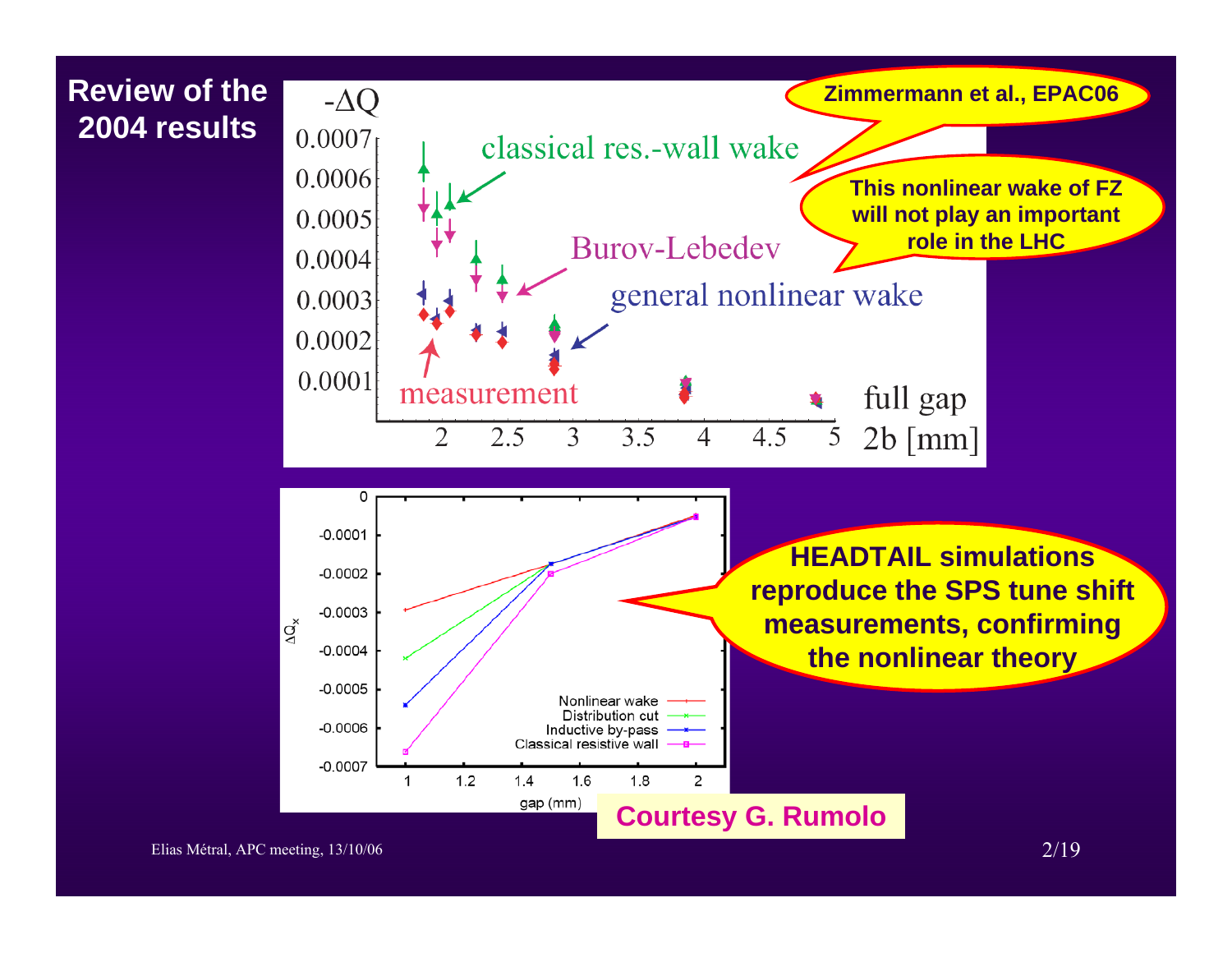**Gianluigi's approach using the classical "thick-wall" wake field ("Beam observations with electron cloud in the CERN PS & SPS complex", ECLOUD'04)**

For electron cloud  
\n
$$
k_{ec} = \frac{1}{pc\beta} \frac{e\rho_{ec}}{\varepsilon_0} \frac{L_{arc}}{2\pi R}
$$
\n
$$
\frac{d^2x_l}{ds^2} + \left(\frac{Q}{R}\right)^2 x_l = -k_{ec} \sum_{k=1}^{r/2} \left(x_l - x_k e^{-\frac{l(l-k)s_{b_{\text{nonch}}}}{R}}\right) \chi(k-n)F_{lk} - \frac{Quad. \text{ term}}{k_{res}x_l} + \frac{Dipolar \text{ term}}{k_{res}x_l} + \frac{2L}{m} \left[x_k e^{-\frac{l(l-k)s_{b_{\text{nonch}}}}{R}}\right] \chi(l-k-1) \sum_{m=0}^{\infty} \frac{e^{i2\pi mQ}}{\sqrt{l-k} s_{b_{\text{unch}}} + m2\pi R} + \chi(k-l) \sum_{m=1}^{\infty} \frac{e^{i2\pi mQ}}{\sqrt{l-k} s_{b_{\text{unch}}} + m2\pi R} \right)
$$
\nFor (classical "thick-wall")  
\n
$$
k_{res} = \frac{N_b e^2}{p} \frac{F}{\pi b^3} \sqrt{\frac{Z_0 \rho}{\pi \beta}}
$$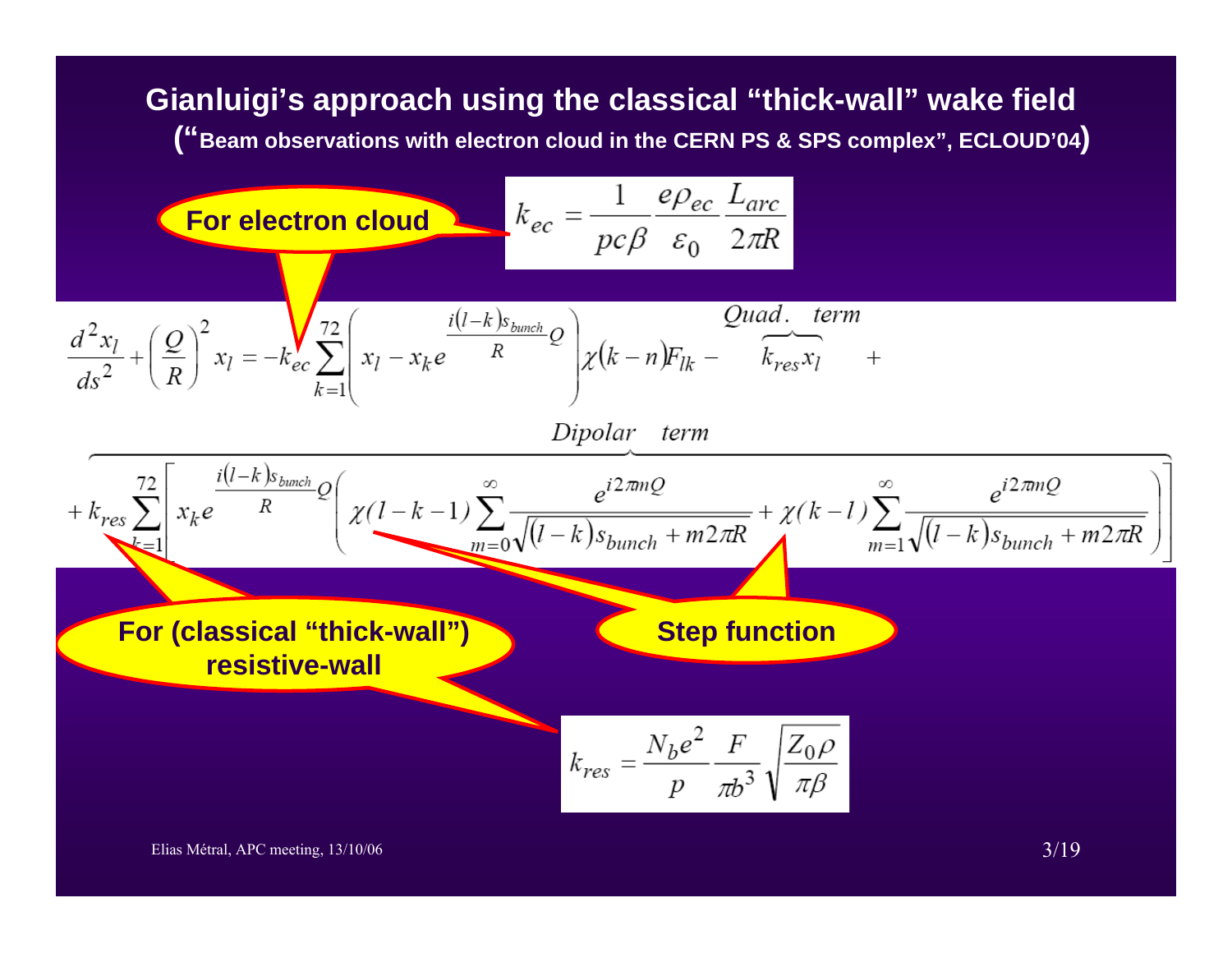### **"Approximate" collimator wake-field derived by A. Koschik (2003)**

**From L. Vos' formula, which is an approximation of Zotter's ("exact") formula**

#### **Classical "thick-wall" formula**

$$
W_{m=1,\text{ibp}}^{\perp}(t>0) = +\frac{cL}{\pi^{3/2}b^3} \sqrt{\frac{\mu_o \mu_r}{\sigma_c}} \cdot \frac{1}{\sqrt{|t|}}
$$

$$
-\exp\left[\frac{4\mu_r}{b^2 \sigma_c \mu_0} |t|\right] \frac{2cL\mu_r}{b^4 \pi \sigma_c} \cdot \left(1 - \text{Erf} \sqrt{\frac{4\mu_r}{b^2 \sigma_c \mu_0} |t|\right)
$$

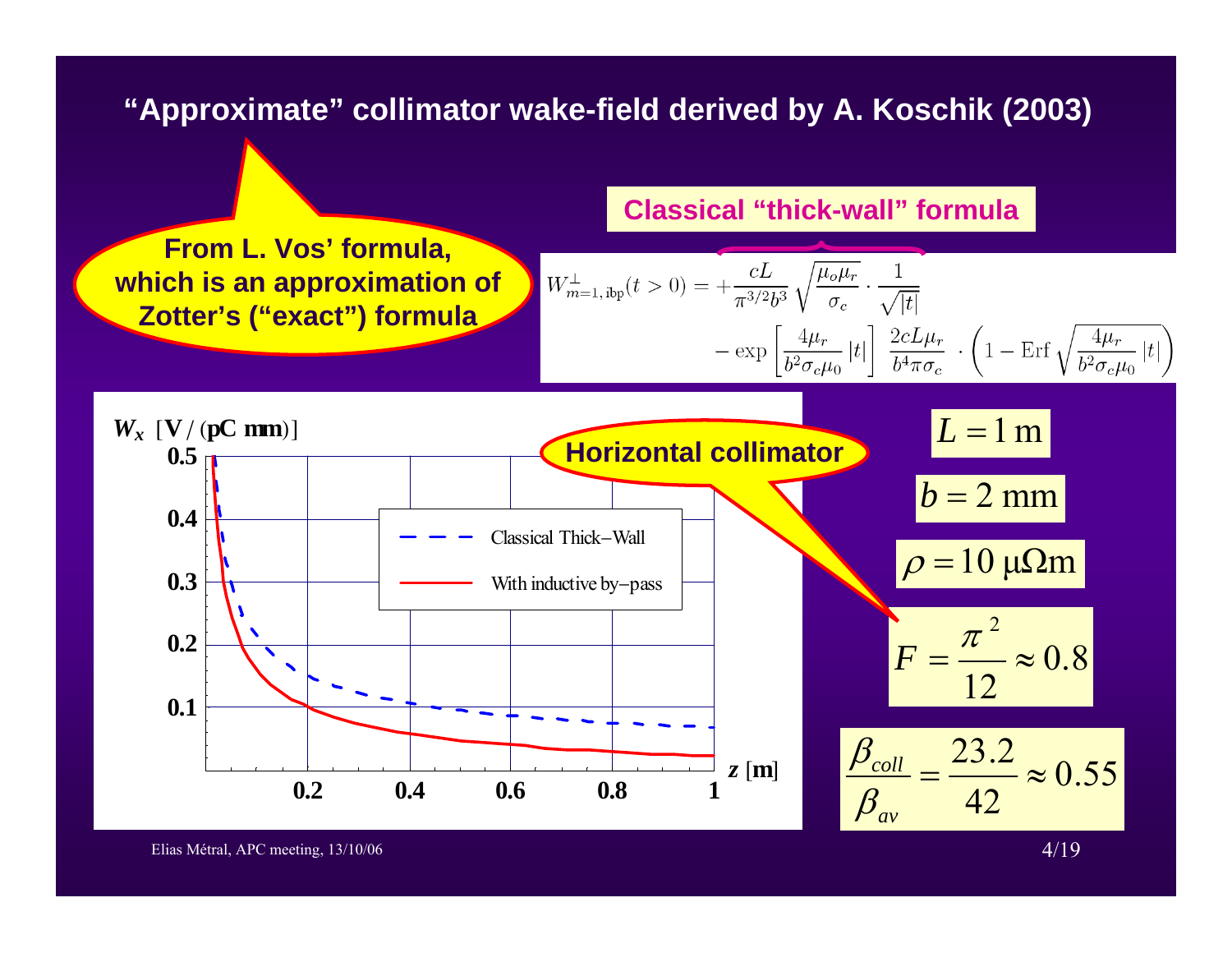### **SPS resistive-wall wake-field from A. Koschik's (2003) formula**





 $b_{\scriptscriptstyle av}^{} = 2~\text{cm}$  $ρ = 0.73 μΩm$  $L = 6925 \text{ m}$  $\frac{1}{24} \approx 0.4$ 2  $=$   $\approx$  $\pi$  $F=\frac{1}{2}$ **Flat chamber**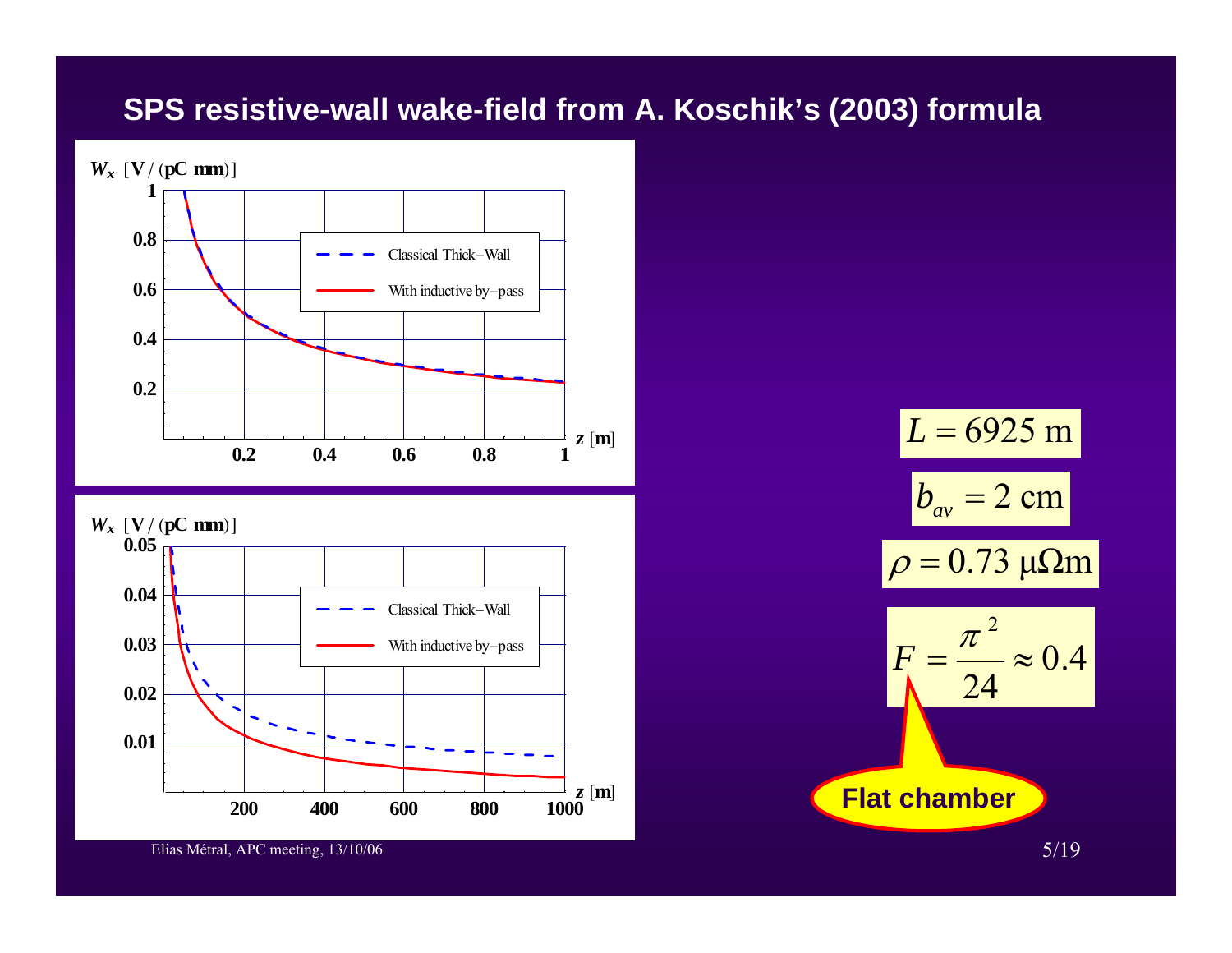

**"Extension" of Gianluigi's program (without electron cloud) using the wake field with "inductive by-pass" (from Alex Koschik 2003) and allowing the possibility to place the bunches at any positions around the machine**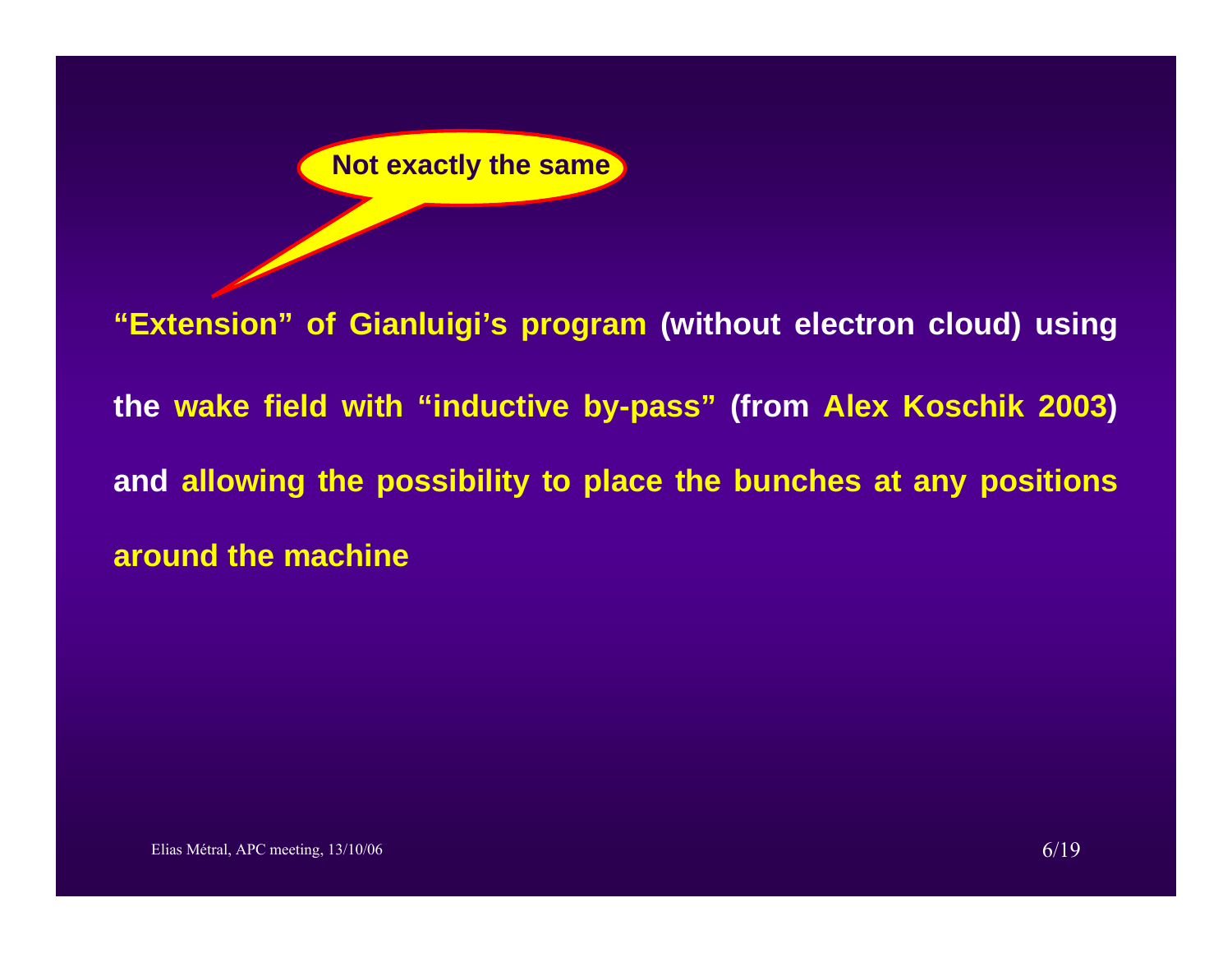**Summary of the rise-times (in SPS turns) for 1 batch 1 batch of 72 bunches (1.15 72 bunches (1.15â1011 p/b) at 270 GeV/c and** *<sup>m</sup>* **= 1 (1/2) = 1 (1/2)**

| Imp.<br><b>Half gap b</b> | <b>SPS</b><br><b>RW</b><br>(TW) | <b>SPS</b><br><b>RW</b><br>(B) | <b>Coll</b><br>(TW) | <b>Coll</b><br>(B) | <b>SPS RW</b><br>$(TW) +$<br>Coll (TW) | <b>SPS RW</b><br>$(IB) +$<br>Coll (IB) |
|---------------------------|---------------------------------|--------------------------------|---------------------|--------------------|----------------------------------------|----------------------------------------|
| $6 \text{ mm}$            | 1788                            | 2026                           | 82117               | 214984             | 1750                                   | 2006                                   |
| 4 mm                      | 1788                            | 2026                           | 24331               | 43713              | 1666                                   | 1949                                   |
| 3 <sub>mm</sub>           | 1788                            | 2026                           | 10265               | 19033              | 1523                                   | 1879                                   |
| $2 \, \text{mm}$          | 1788                            | 2026                           | 3041                | 5801               | 1126                                   | 1708                                   |
| $1.5 \text{ mm}$          | 1788                            | 2026                           | 1283                | 2471               | 747                                    | 1458                                   |
| $1$ mm                    | 1788                            | 2026                           | 380                 | 694                | 314                                    | 583                                    |

$$
Q_x = 26.13 \qquad \qquad \tau =
$$

$$
\tau = \frac{\tau_1 \tau_2}{\tau_1 + \tau_2}
$$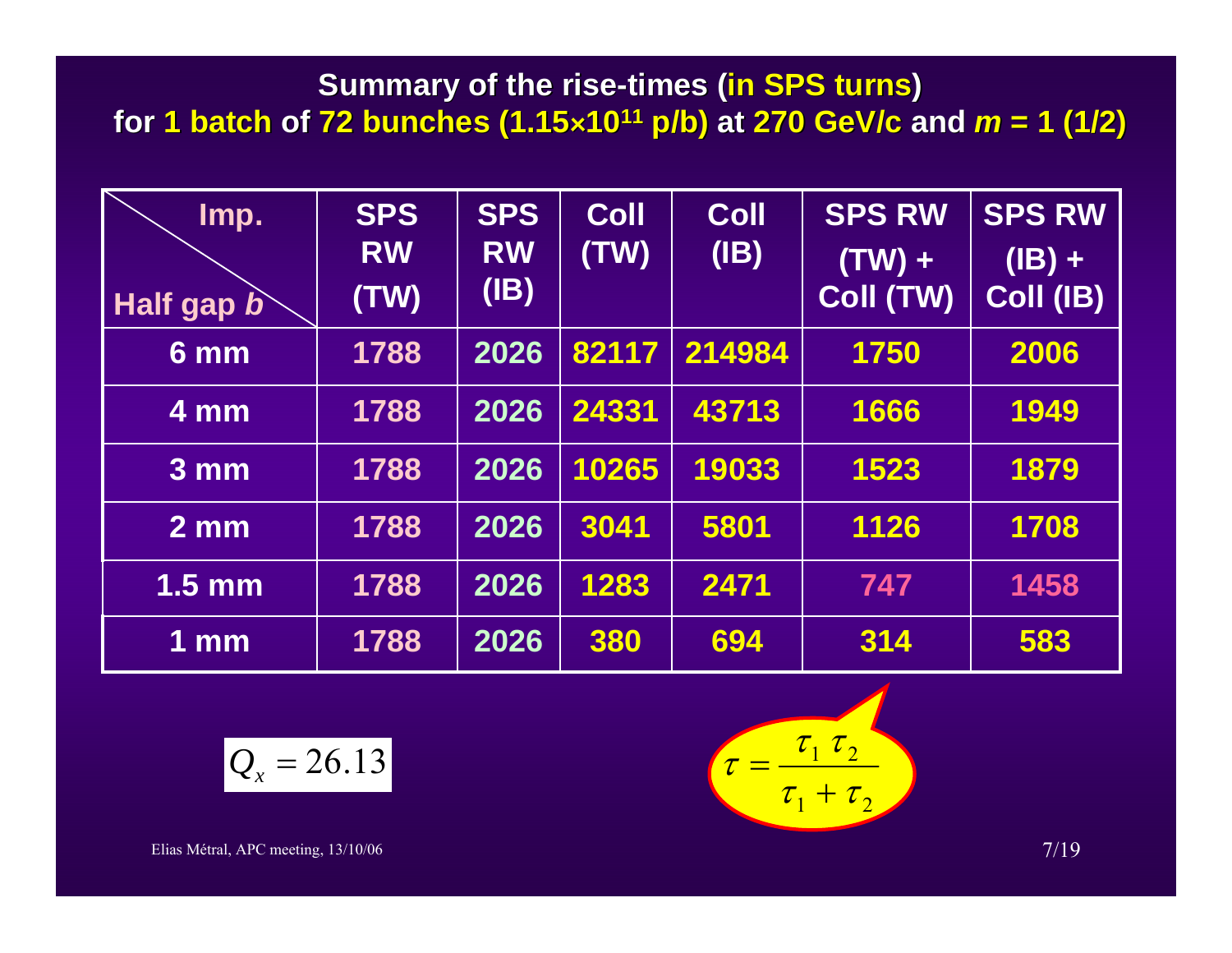### **Summary of the rise-times (in SPS turns) for 1 batch 1 batch of 72 bunches (1.15 72 bunches (1.15â1011 p/b) at 270 GeV/c and** *<sup>m</sup>* **= 1 (2/2) = 1 (2/2)**

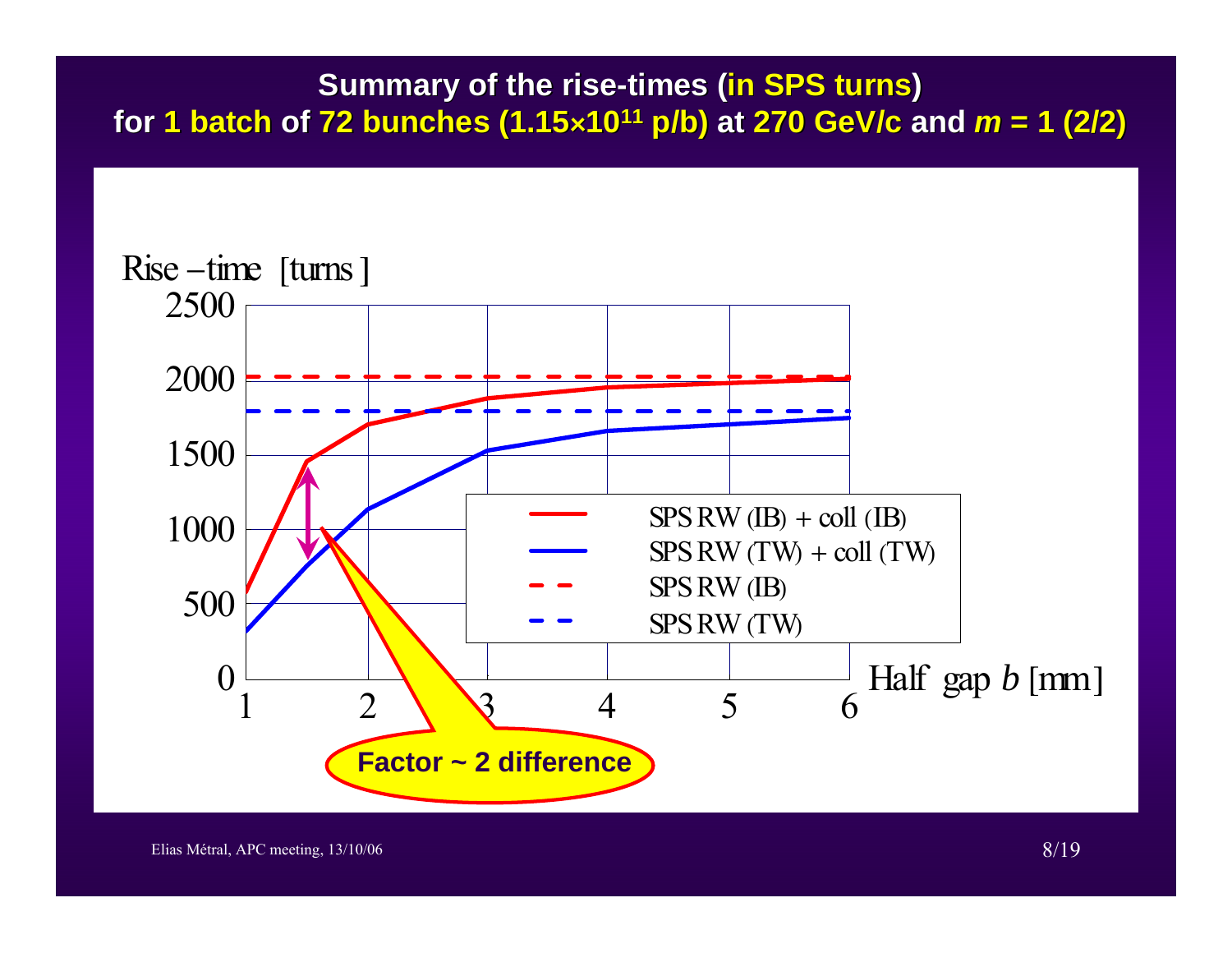**The rise-times are proportional to the momentum** <sup>⇒</sup> **At 26 GeV/c, the rise-times will be 10.4 times smaller**

#### **Effect of the intensity per bunch on the rise-time**

 **The rise-times are inversely proportional to the intensity per bunch**  ⇒ **At 5â1010 p/b, the rise-times will be 2.3 times larger**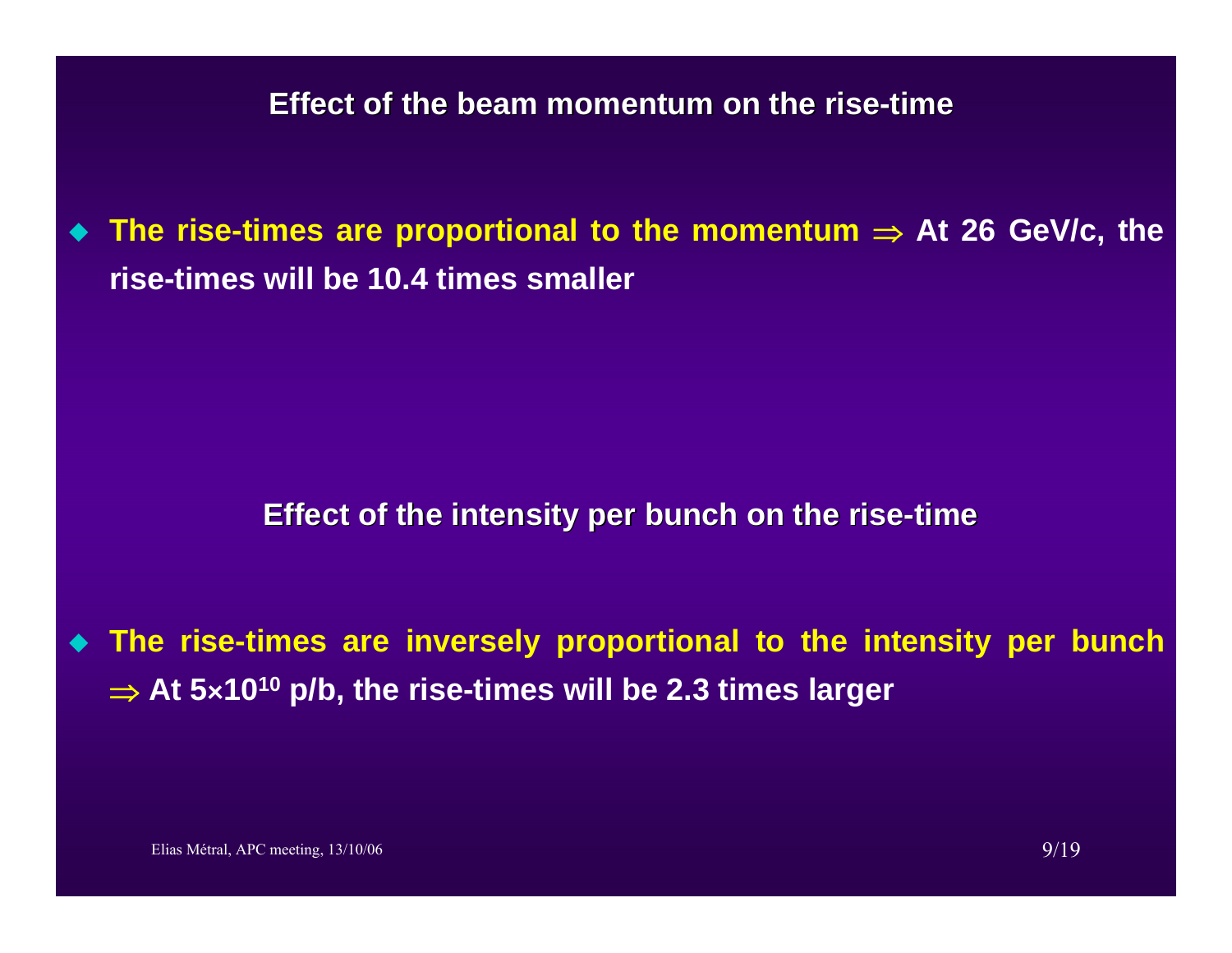## **Summary of the rise-times (in SPS turns) for 1 batch 1 batch of 72 bunches (5 72 bunches <sup>â</sup>1010 p/b) at 26 GeV/c and** *<sup>m</sup>* **= 1 (2/2) = 1 (2/2)**

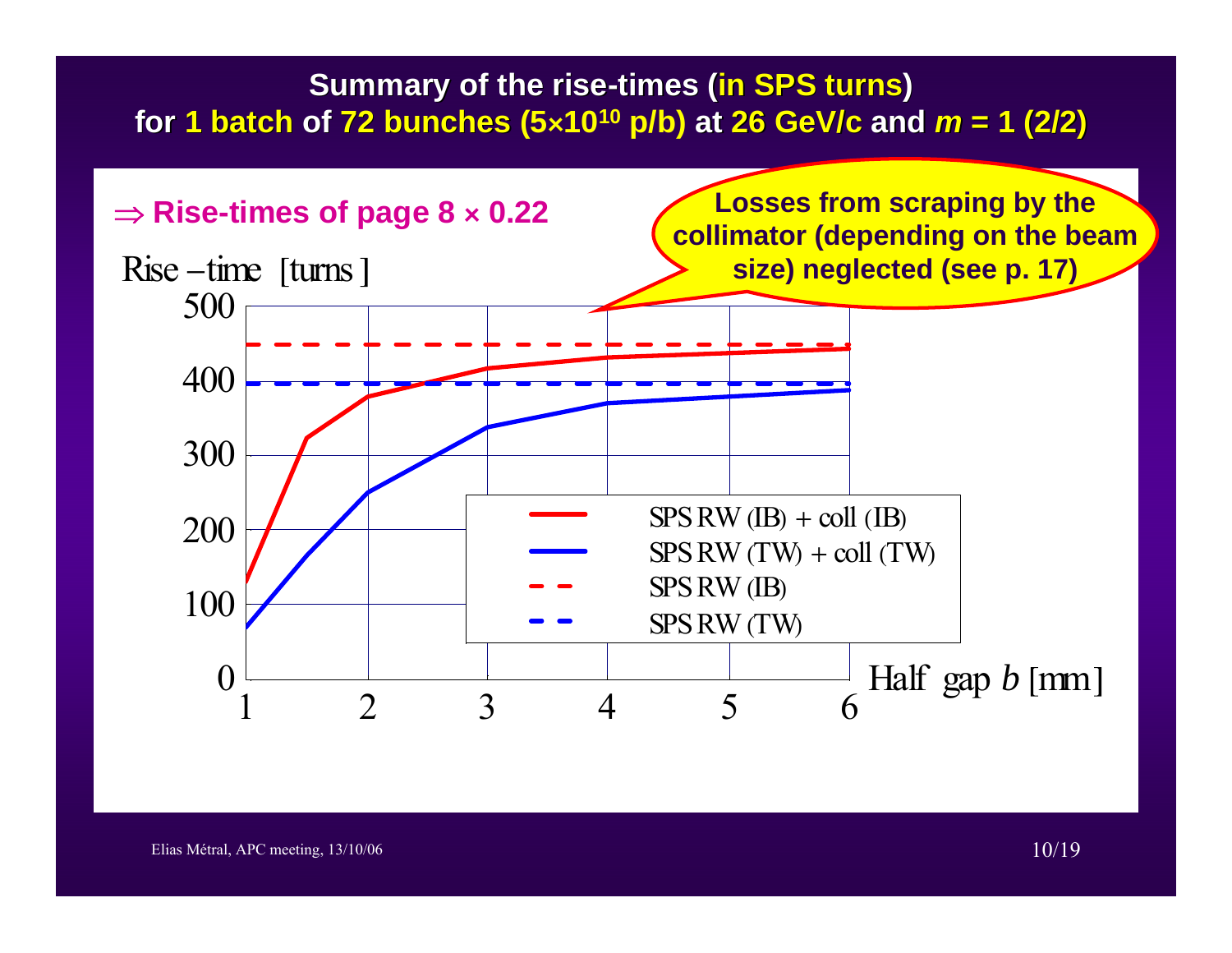### **Effect of Effect of** *m* **on the rise on the rise-time (in SPS turns) (in SPS turns)**

| Imp.<br>$\mathbf{m}$ | <b>SPS</b><br><b>RW</b><br>(TW) | <b>SPS</b><br><b>RW</b><br>(IB) | <b>SPS RW</b><br>$(TW) + Coll (TW)$<br>with $b = 1$ mm | <b>SPS RW</b><br>$(IB) + Coll (IB)$<br>with $b = 1$ mm |
|----------------------|---------------------------------|---------------------------------|--------------------------------------------------------|--------------------------------------------------------|
| 1                    | 1788                            | 2026                            | 314                                                    | 583                                                    |
| 10                   | 1236                            | 1914                            | 217                                                    | 302                                                    |
| 100                  | 1412                            | 1926                            | 247                                                    |                                                        |
| 1000                 | 1343                            |                                 |                                                        |                                                        |
| 10 <sup>6</sup>      | 1315                            |                                 |                                                        |                                                        |
| <b>Infinity</b>      | 1314                            |                                 |                                                        |                                                        |

**The rise-times for** *m* **> 1 are ~ 20-30% smaller than the one with** *m* **= 1**

Elias Métral, APC meeting, 13/10/06 11/19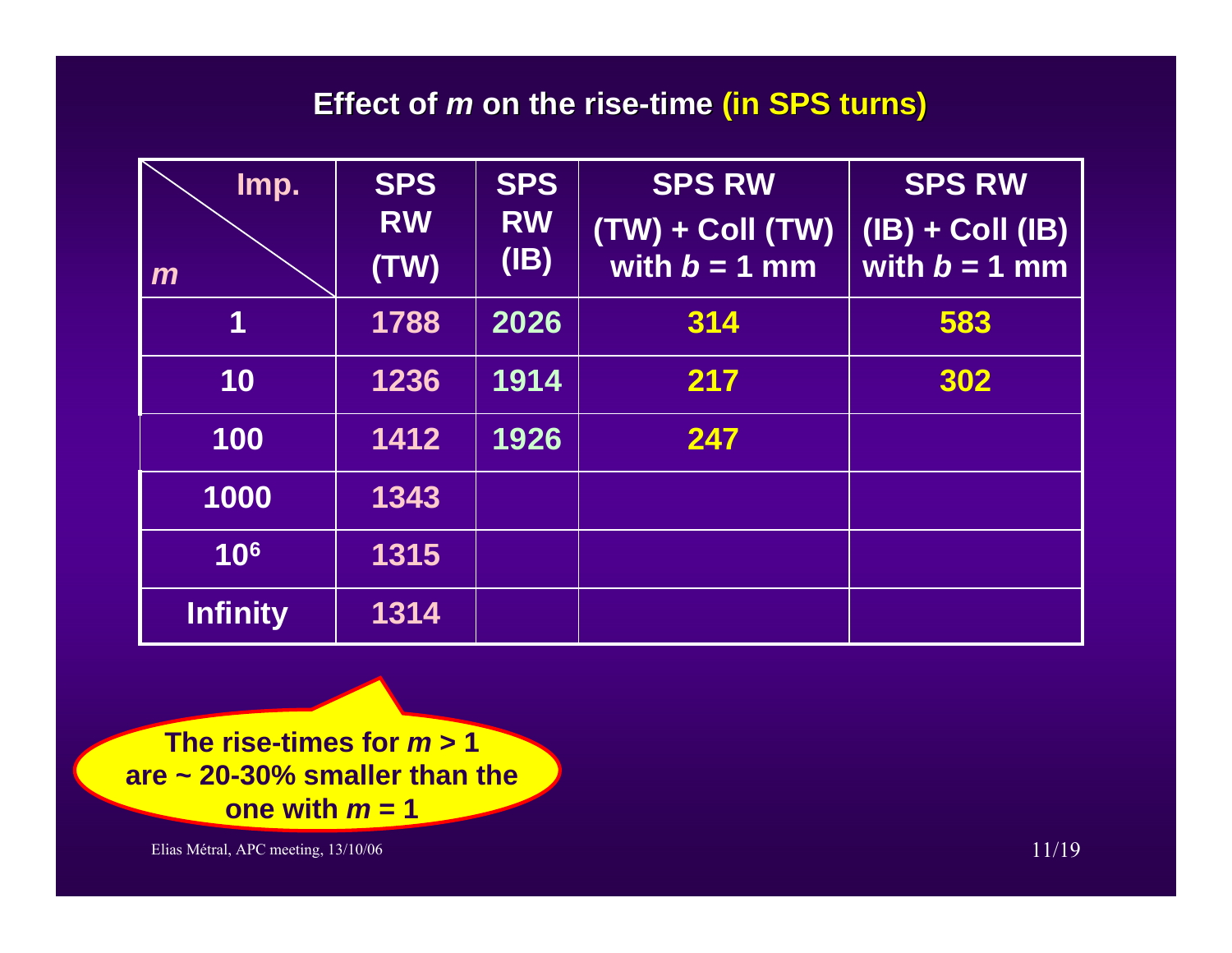| Imp.<br># batches | <b>SPS</b><br><b>RW</b><br>(TW) | <b>SPS</b><br><b>RW</b><br>(IB) | <b>SPS RW</b><br>$(TW) + Coll(TW)$<br>with $b = 1$ mm | <b>SPS RW</b><br>$(IB) + Coll (IB)$<br>with $b = 1$ mm |
|-------------------|---------------------------------|---------------------------------|-------------------------------------------------------|--------------------------------------------------------|
|                   | 1788                            | 2026                            | 314                                                   | 583                                                    |
| $\mathbf{2}$      | 1247                            | 1437                            | 219                                                   |                                                        |
| $\overline{3}$    | 923                             |                                 | 162                                                   |                                                        |
| 4                 | 711                             |                                 | 125                                                   |                                                        |

**Gaps of 225 ns (i.e. 8 nonoccupied positions)**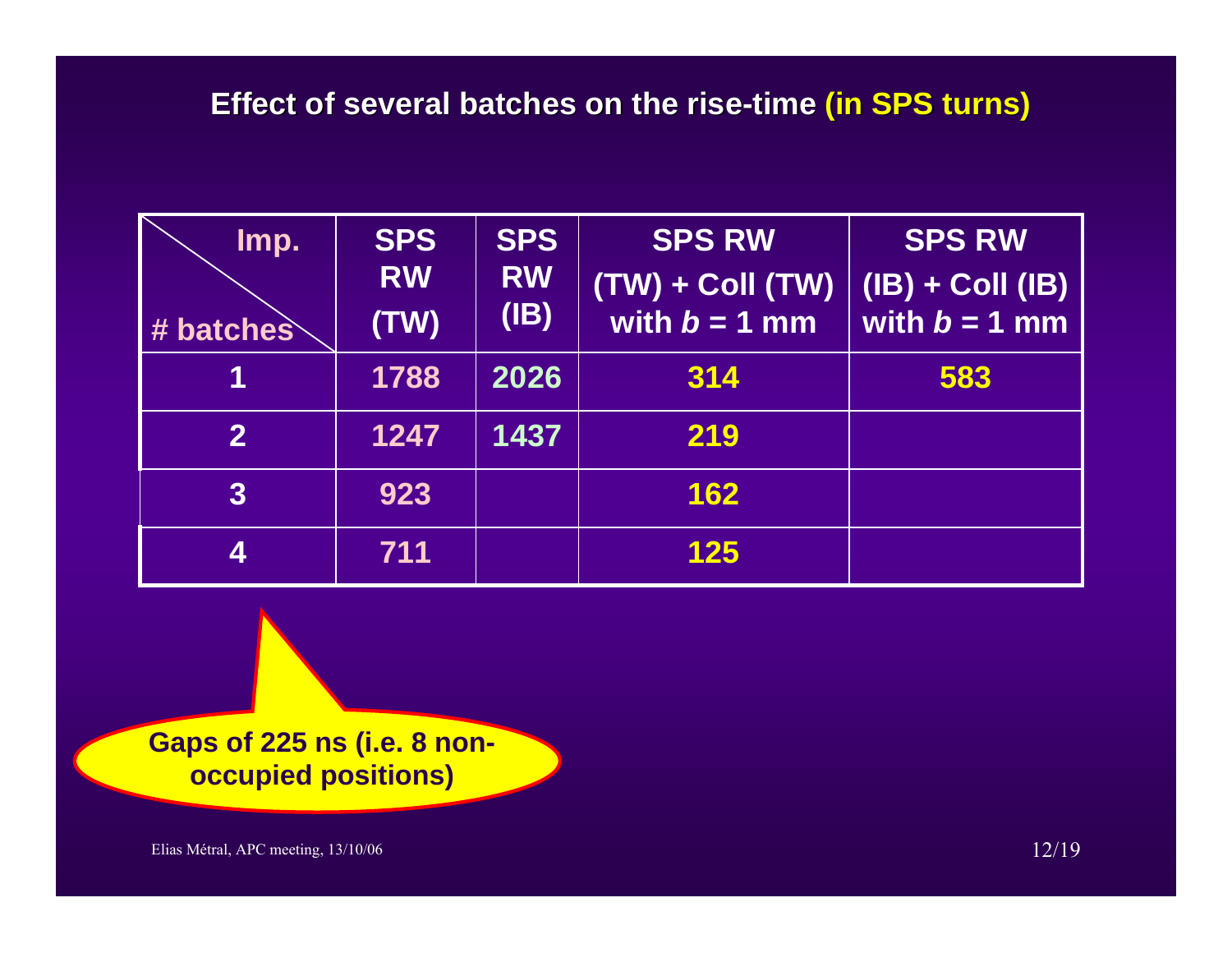| Imp.<br>$b$ [mm] | <b>SPS</b><br><b>RW</b><br>(TW) | <b>SPS</b><br><b>RW</b><br>(IB) | <b>SPS RW</b><br>$(TW) + ColI(TW)$ | <b>SPS RW</b><br>$\vert$ (IB) + Coll (IB) |
|------------------|---------------------------------|---------------------------------|------------------------------------|-------------------------------------------|
|                  | 2058                            | 2940                            | 361                                | 419                                       |
| 1.5              | 2058                            | 2940                            | 860                                | 1090                                      |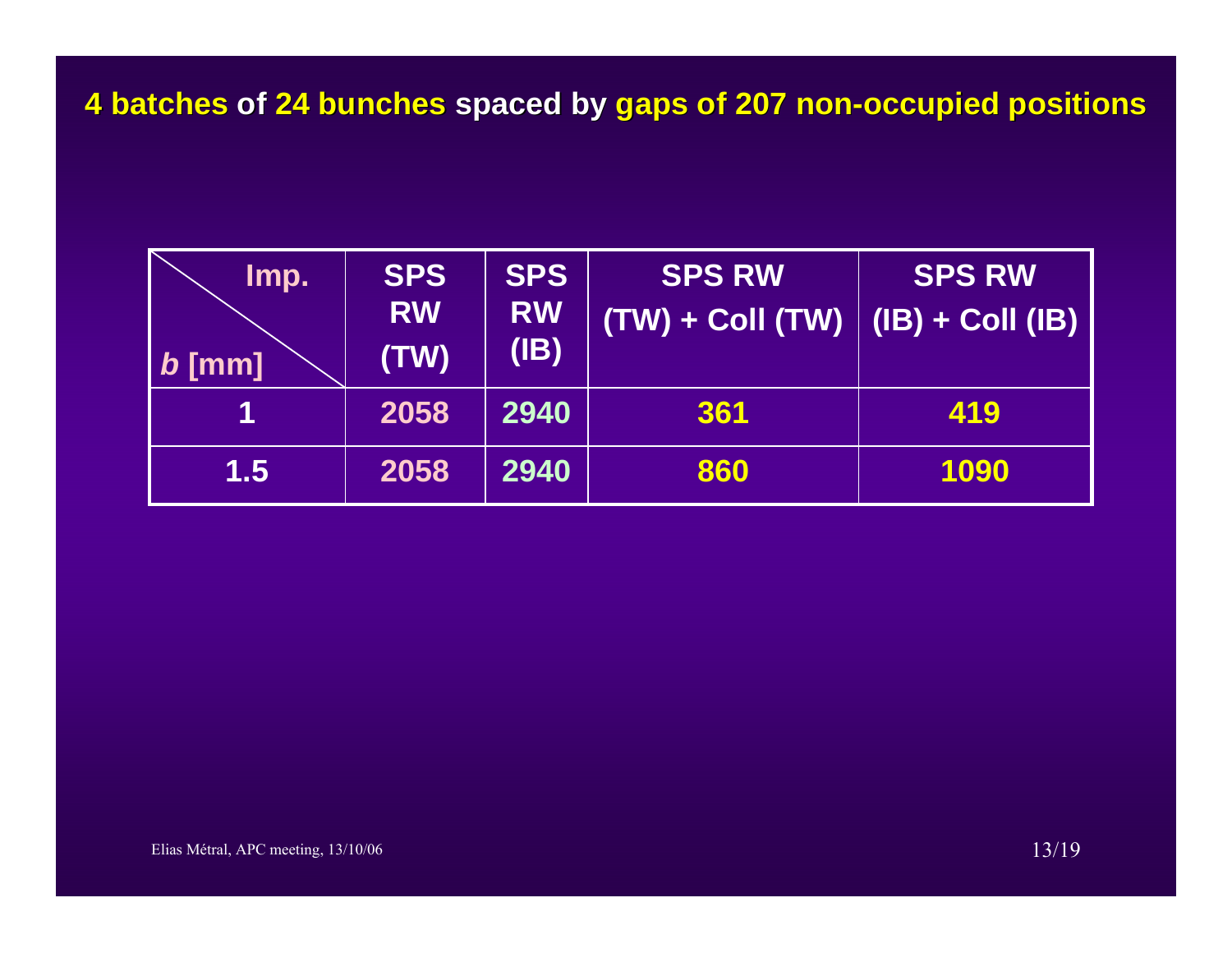**Comparison between time domain and frequency domain analysis with analysis with equi-populated populated equi-spaced bunches bunches**

⇒ **924 bunches**

*m* **= 1** <sup>⇒</sup> **227 turns = 5.2 ms**

*m* **= •** ⇒ **143 turns = 3.3 ms**

**Time domain analysis Frequency domain analysis**

**417 turns = 9.6 ms**

**Bunch length = 0 b Bunch length (4**  $\sigma$ ) = 2.8 ns

Elias Métral, APC meeting,  $13/10/06$  14/19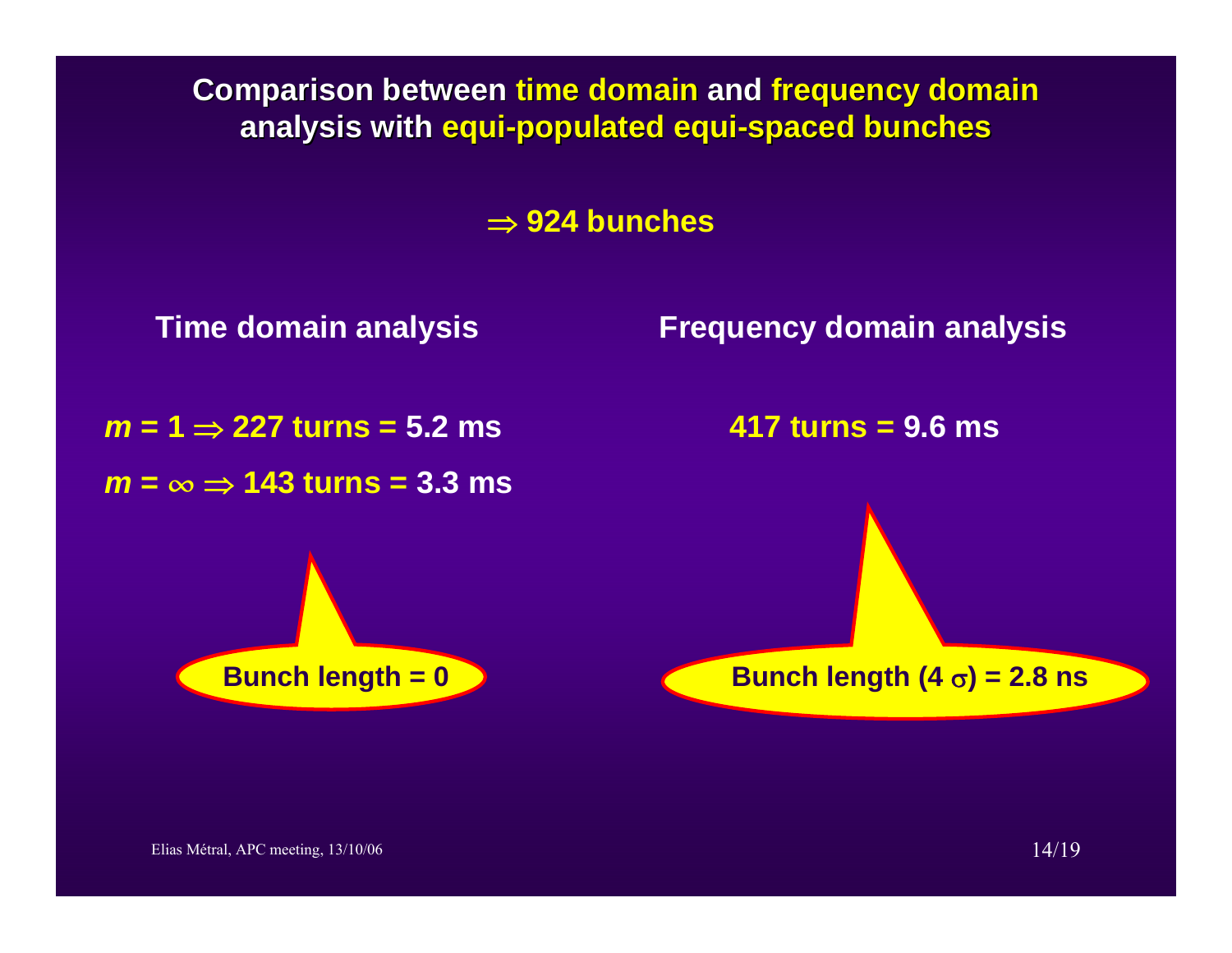# **Results from Alex Results from Alex Koschik Koschik (Simulation code (Simulation code MultiTRISIM MultiTRISIM)**

| Parameter                   | Symbol       | Unit                | Value               |
|-----------------------------|--------------|---------------------|---------------------|
| Momentum                    |              | $[\rm{GeV/c}]$      | 270                 |
| Tune                        | $Q_H$        |                     | 26.185              |
| Tune                        | $Q_V$        |                     | 26.130              |
| Maximum number of batches   |              |                     |                     |
| Number of bunches per batch |              |                     | 72                  |
| Bunch Intensity             | $N_p$        |                     | $1.1 \cdot 10^{11}$ |
| Maximum total Intensity     | $N_{p,tot.}$ |                     | $3.2 \cdot 10^{13}$ |
| Batch spacing               |              | [ns]                | 250                 |
| Bunch spacing               |              | [ns]                | 25                  |
| Collimator conductivity     | σ            | $[(\Omega m)^{-1}]$ | $7.14 \cdot 10^{4}$ |
| Collimator opening          | Ь            | mm                  | $0.5 - 60$          |
| Collimator length           |              | m                   | 1.0                 |

Table 5.10: Conditions for LHC collimator test in CERN SPS

Two resistive wall impedance models were tested, the classical thick-wall formula and the one with inductive bypass, refer to Chap. 4 for details. The simulation results for the two impedance models are given in Tab. 5.11.

| Table 5.11: Growth rates and coherent tunes obtained by simulation for the LHC collimator |
|-------------------------------------------------------------------------------------------|
| test in the SPS. Beam conditions of Tab. 5.10                                             |

| Classic Resistive Wall Impedance                |                      |                     |                      |  |  |  |
|-------------------------------------------------|----------------------|---------------------|----------------------|--|--|--|
| Conditions                                      | Growth Rate          | Tune $(Q_0 = 0.13)$ | Tuneshift            |  |  |  |
| Collimator $N/A$                                | $1/\tau = 410$ Turns | $Q = 0.12988$       | $\Delta Q = 0.00097$ |  |  |  |
| Collimator $\Omega$ 2 mm   $1/\tau = 116$ Turns |                      | $Q = 0.12891$       |                      |  |  |  |

|                  | Resistive Wall Impedance with Inductive Bypass |                                               |               |           |                      |  |  |
|------------------|------------------------------------------------|-----------------------------------------------|---------------|-----------|----------------------|--|--|
| Conditions       |                                                | Growth Rate Tune $(Q_0 = 0.13)$               |               | Tuneshift |                      |  |  |
| Collimator $N/A$ |                                                | $1/\tau = 467$ Turns                          | $Q = 0.12988$ |           | $\Delta Q = 0.00049$ |  |  |
|                  |                                                | Collimator $\Omega$ 2 mm $1/\tau = 438$ Turns | $Q = 0.12939$ |           |                      |  |  |

**in PHD thesis (2004)**

**Vertical collimator assumed. New simulations in progress…**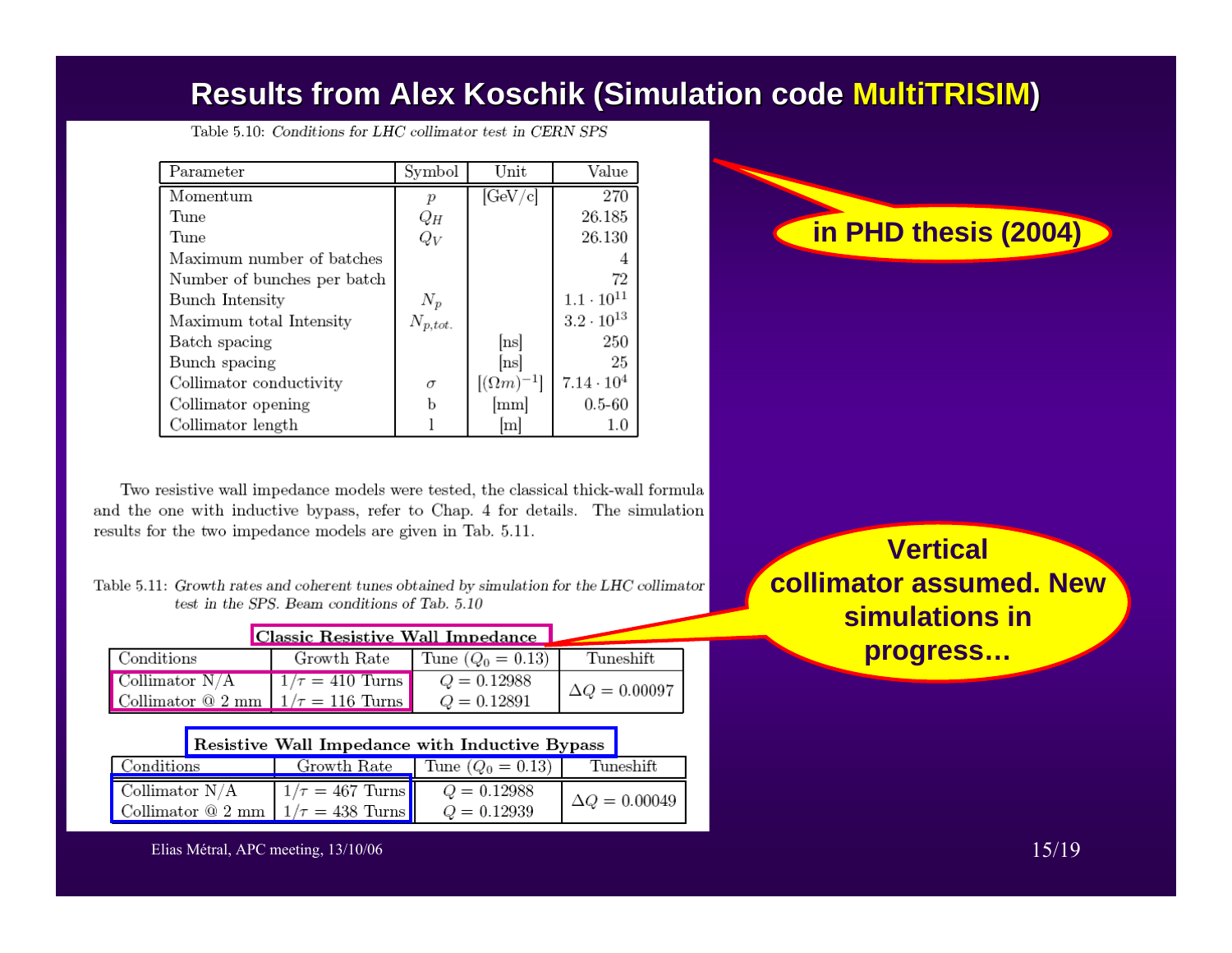#### **Conclusions Conclusions**

- **A factor ~ 2 difference is predicted between SPS RW (TW) + coll (TW) and SPS RW (IB) + coll (IB) for 1 train of 72 bunches with a collimator half gap** *b* **= 1.5 mm (and** *<sup>m</sup>* **= 1)**
- ♦ **To measure this, one should be able to close the collimator to a half gap**  $b = 1.5$  **mm (** $\Rightarrow$  **Go to high energy to have a small beam size or reduce the intensity) AND the beam should be unstable without the collimator, which was not always the case in 2004 (**<sup>⇒</sup> **Go to low energy to have smaller rise-times,** *60 GeV/c was proposed by F. Zimmermann***, or increase the intensity per bunch or the number of batches,** *but minimizing the gaps***)…**
- Elias Métral, APC meeting,  $13/10/06$  16/19 ♦ **One should also try to avoid the horizontal coupled-bunch instability from ecloud…** <sup>⇒</sup> **The optimum solution still needs to be found, scaling the rise-times of p. 8 and looking at beam size vs. beam energy (p. 17)**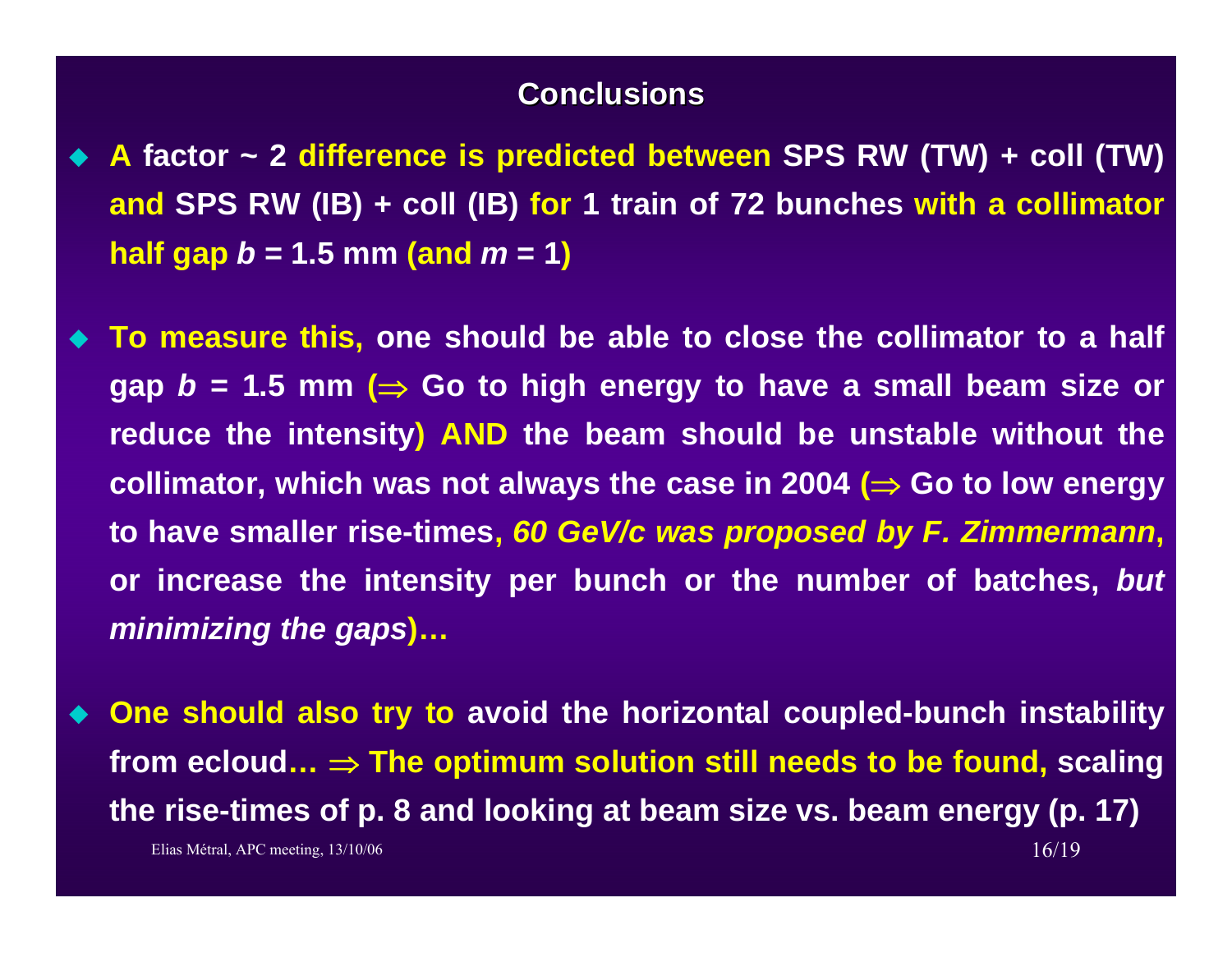### **Appendix 1 Appendix 1: Horizontal beam size vs. beam momentum**

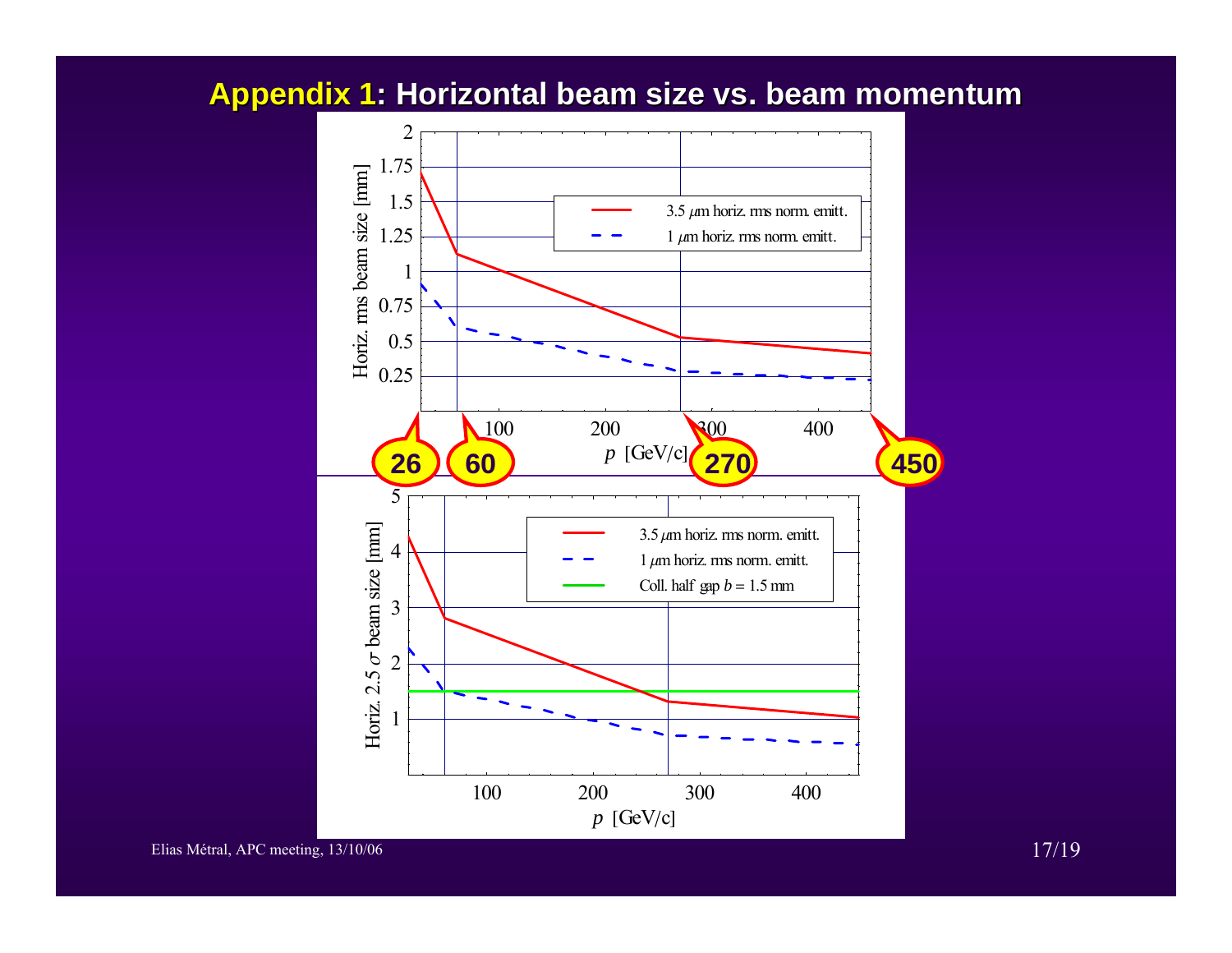# **Appendix 2: (Theoretical) results from Rainer Hasse (GSI) (1/2)**

**On 28/09/06**

#### **EPAC2006**